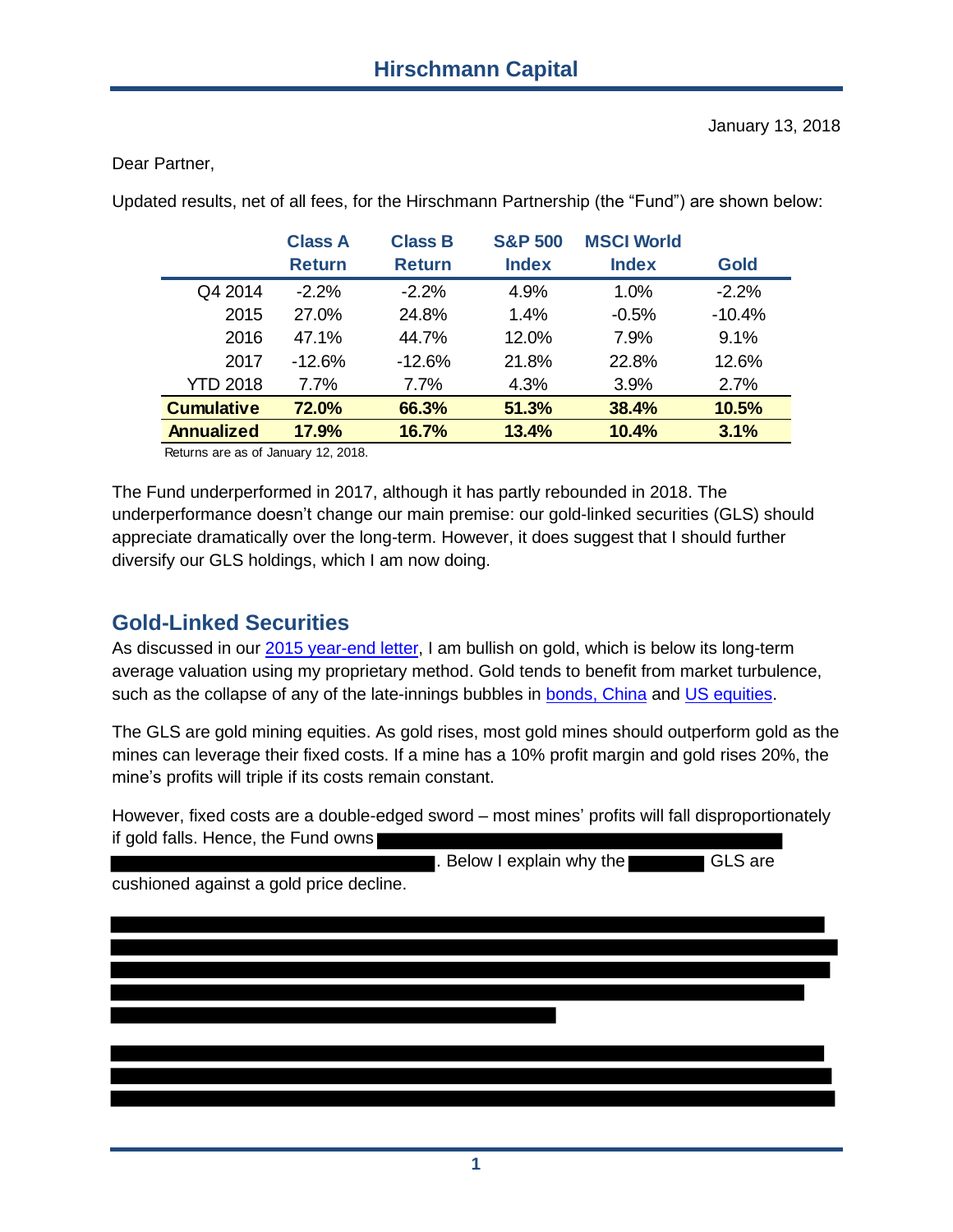l. Even if l

the GLS' costs are far enough below gold prices to provide a substantial cushion against temporary gold price declines.

#### **2017**

When selecting our GLS, I try to avoid mines with

. We have only invested in mines where (e.g. no exploration companies). Production forecasts based on

 are usually correct ( ).

For most of the year, the Fund's portfolio was concentrated in 5 GLS, which collectively owned geographically distinct mines. In retrospect, our GLS holdings should have been spread among more mines to lessen geological risk. Indeed, most of the Fund's 2017 loss, summarized below, was due to a single GLS for which the company's production forecast was too high. Even my more conservative forecast, based on prior discussions with management and independent geologists, was too high. Lower than expected production increased the risk that the company might fail because of short-term gold price volatility. To avoid a potential long-term loss, I sold most of the investment.

|                                             | <b>Contribution to</b> |
|---------------------------------------------|------------------------|
| <b>Category</b>                             | <b>Fund Return</b>     |
| <b>Gold-Linked Securities (GLS)</b>         | $-15.9%$               |
| Countercyclical China-Related Company (CCC) | 0.1%                   |
| <b>UK Company</b>                           | 3.2%                   |
| 2017 Gross Return                           | $-12.6%$               |

The share price of a second GLS declined because However, we continue to hold that GLS because the probability of it **and all and of a**nd of a large long-term gain remain high, especially given our very low purchase price.

I am increasing the number of mines in the Fund from 7 to ~15 without significantly altering our total GLS allocation, which is shown below. This increase will further diversify geological risk and prevent another 2017. Currently, 35% of the Fund is invested in a single gold mining company, albeit one which **the company**. Reducing that holding is part of the diversification strategy.

For the new GLS investments, I am currently evaluating both

. Hence many have extremely attractive

valuations. (I expect many to double or triple if even if gold even if gold does not appreciate.)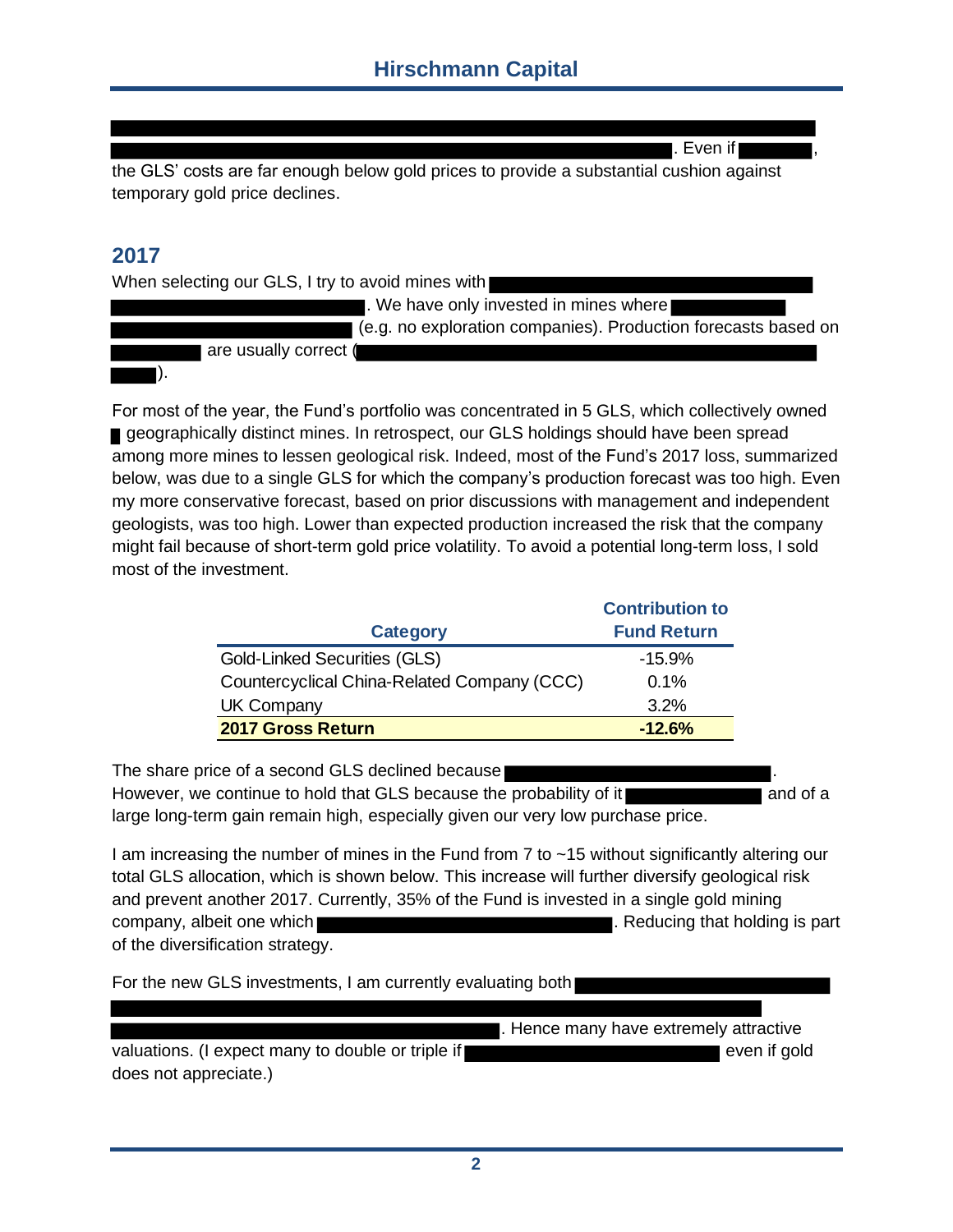Again, 2017 doesn't undermine our main premise. The Fund remains concentrated in a portfolio of GLS due to the portfolio's extremely high expected return and low probability of long-term loss:

|                                             | <b>January</b> | <b>July</b> |
|---------------------------------------------|----------------|-------------|
|                                             | 2018           | 2017        |
| <b>Category</b>                             | <b>Weight</b>  | Weight      |
| <b>Gold-Linked Securities (GLS)</b>         | 83%            | 87%         |
| <b>UK Company</b>                           | 10%            | 6%          |
| Countercyclical China-Related Company (CCC) | 7%             | 7%          |
| Cash                                        | $0\%$          | $0\%$       |
| <b>Total</b>                                | 100%           | 100%        |

### **Other**

I continue to have the majority of my net worth invested in the Fund.

The Fund continues to strive for tax efficiency and has yet to incur any short-term capital gains. Although the Fund declined in 2017, net long-term capital gains were ~7% of assets. That is because the Fund sold a GLS that had doubled – a realized gain more than twice our tax loss from the mine with production problems.<sup>1</sup>

Partners will receive several items over the next six months:

- Account statements will be sent this week
- Tax documents will probably be sent by March
- The Fund's audited financial statements will be sent by May
- The Fund's next letter will be sent in mid-July

I occasionally post articles relevant to the Fund on [Twitter.](https://twitter.com/bbhirschmann)

The Fund's most important competitive advantage will always be its patient clients, so I greatly appreciate your continued support. Please contact me with any questions or comments.

Kind regards, **Brian**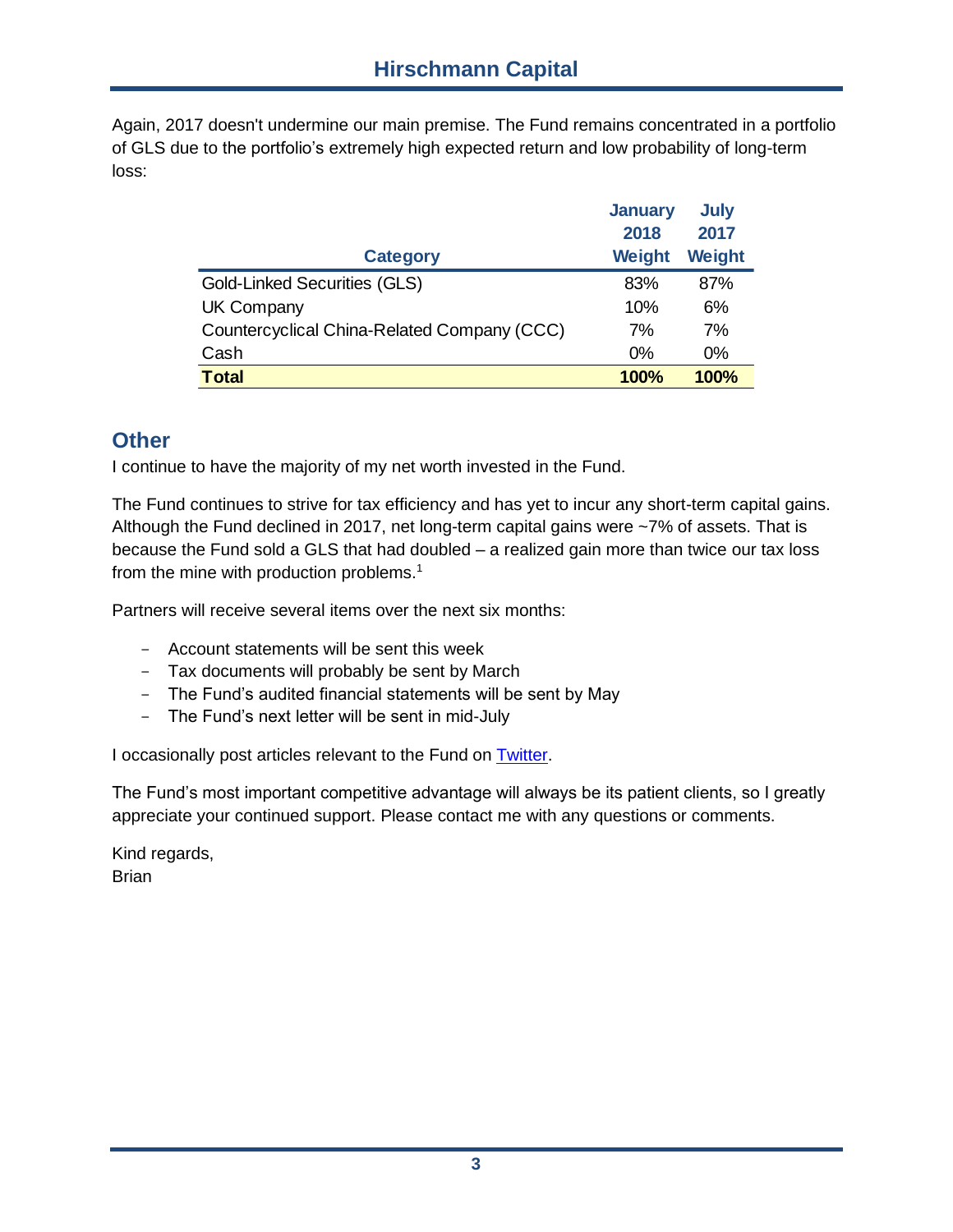# **Endnotes**

<sup>1</sup> The Fund earned a positive return on the GLS with production problems even though that GLS resulted in a tax loss because that GLS was a larger position when it was appreciating than when it was declining.